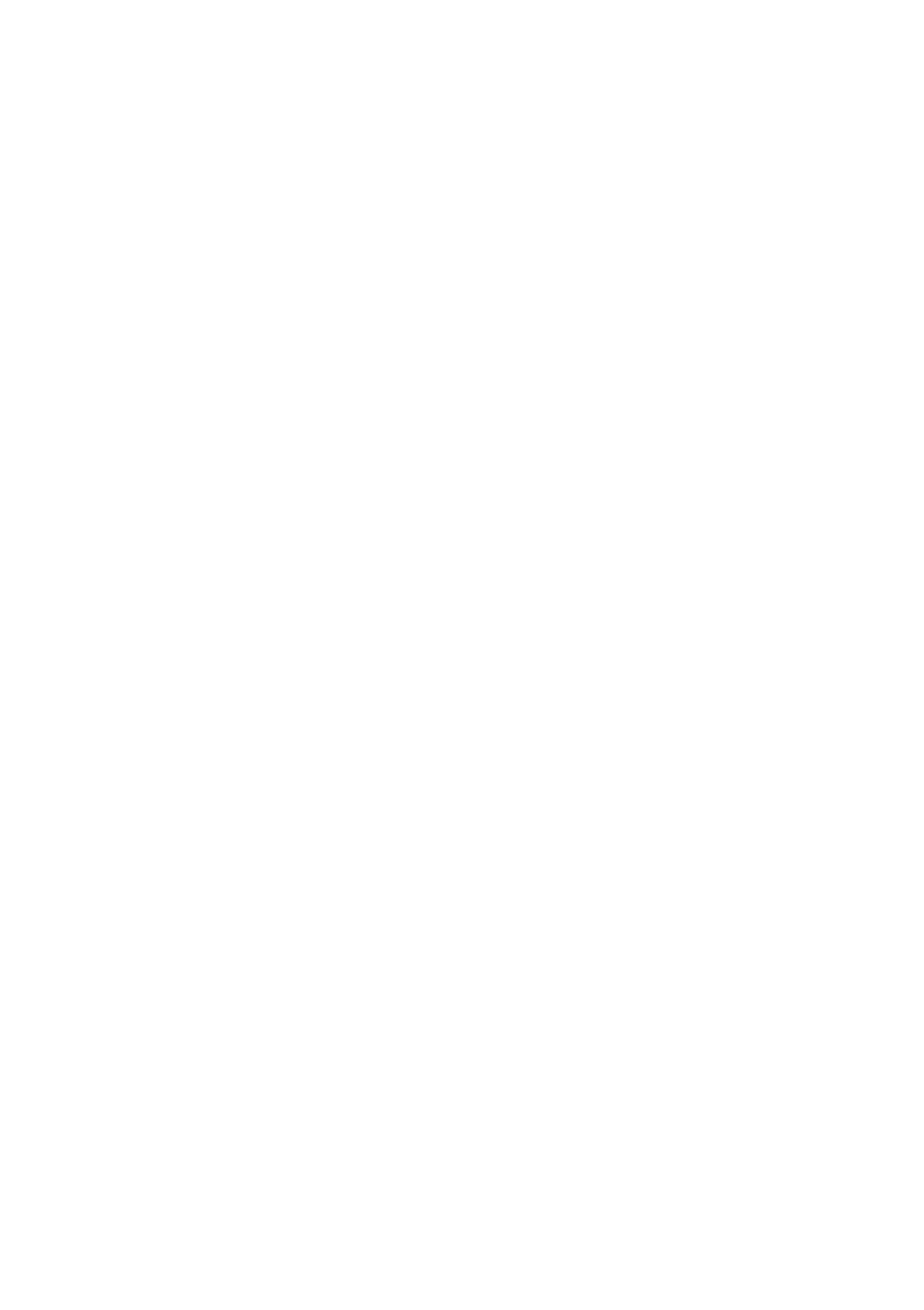# The Constitutive Act

**We**, Heads of State and Government of the Member States of the Organization of African Unity (OAU):

- 1. The President of the People's Democratic Republic of Algeria
- 2. The President of the Republic of Angola
- 3. The President of the Republic of Benin
- 4. The President of the Republic of Botswana
- 5. The President of Burkina Faso
- 6. The President of the Republic of Burundi
- 7. The President of the Republic of Cameroon
- 8. The President of the Republic of Cape Verde
- 9. The President of the Central African Republic
- 10. The President of the Republic of Chad
- 11. The President of the Islamic Federal Republic of the Comoros
- 12. The President of the Republic of the Congo
- 13. The President of the Republic of Côte d'Ivoire
- 14. The President of the Democratic Republic of Congo
- 15. The President of the Republic of Djibouti
- 16. The President of the Arab Republic of Egypt
- 17. The President of the State of Eritrea
- 18. The Prime Minister of the Federal Democratic Republic of Ethiopia
- 19. The President of the Republic of Equatorial Guinea
- 20. The President of the Gabonese Republic
- 21. The President of the Republic of The Gambia
- 22. The President of the Republic of Ghana
- 23. The President of the Republic of Guinea
- 24. The President of the Republic of Guinea Bissau
- 25. The President of the Republic of Kenya
- 26. The Prime Minister of Lesotho
- 27. The President of the Republic of Liberia
- 28. The Leader of the 1st of September Revolution of the Great Socialist People's Libyan Arab Jamahiriya
- 29. The President of the Republic of Madagascar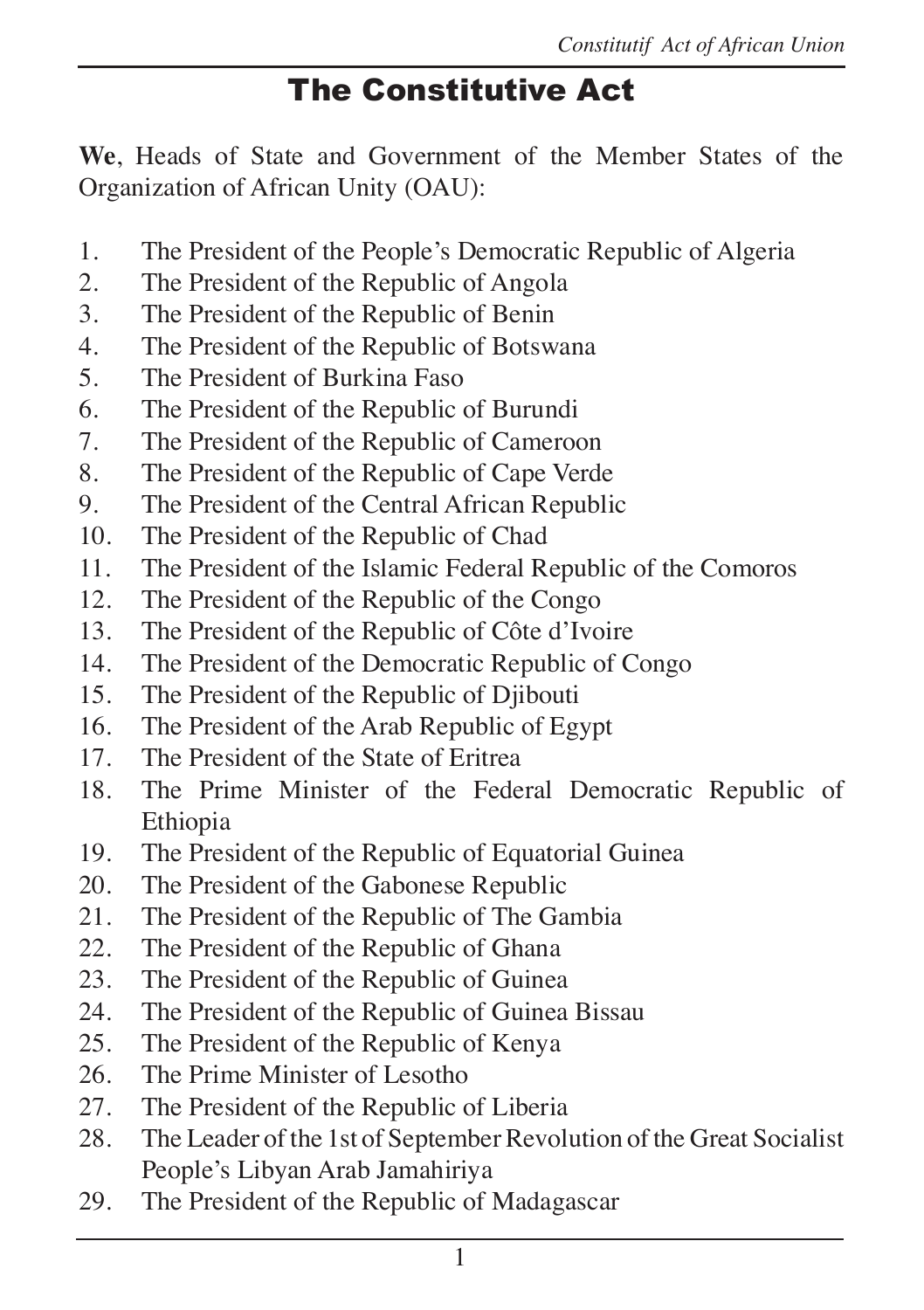- 30. The President of the Republic of Malawi
- 31. The President of the Republic of Mali<br>32. The President of the Islamic Republic
- The President of the Islamic Republic of Mauritania
- 33. The Prime Minister of the Republic of Mauritius
- 34. The President of the Republic of Mozambique
- 35. The President of the Republic of Namibia
- 36. The President of the Republic of Niger<br>37. The President of the Federal Republic
- The President of the Federal Republic of Nigeria
- 38. The President of the Republic of Rwanda
- 39. The President of the Sahrawi Arab Democratic Republic
- 40. The President of the Republic of Sao Tome and Principe
- 41. The President of the Republic of Senegal
- 42. The President of the Republic of Seychelles
- 43. The President of the Republic of Sierra Leone
- 44. The President of the Republic of Somalia
- 45. The President of the Republic of South Africa
- 46. The President of the Republic of Sudan
- 47. The King of Swaziland
- 48. The President of the United Republic of Tanzania
- 49. The President of the Togolese Republic
- 50. The President of the Republic of Tunisia
- 51. The President of the Republic of Uganda
- 52. The President of the Republic of Zambia
- 53. The President of the Republic of Zimbabwe

**INSPIRED** by the noble ideals which guided the founding fathers of our Continental Organization and generations of Pan-Africanists in their determination to promote unity, solidarity, cohesion and cooperation among the peoples of Africa and African States;

**CONSIDERING** the principles and objectives stated in the Charter of the Organization of African Unity and the Treaty establishing the African Economic Community;

**RECALLING** the heroic struggles waged by our peoples and our countries for political independence, human dignity and economic emancipation;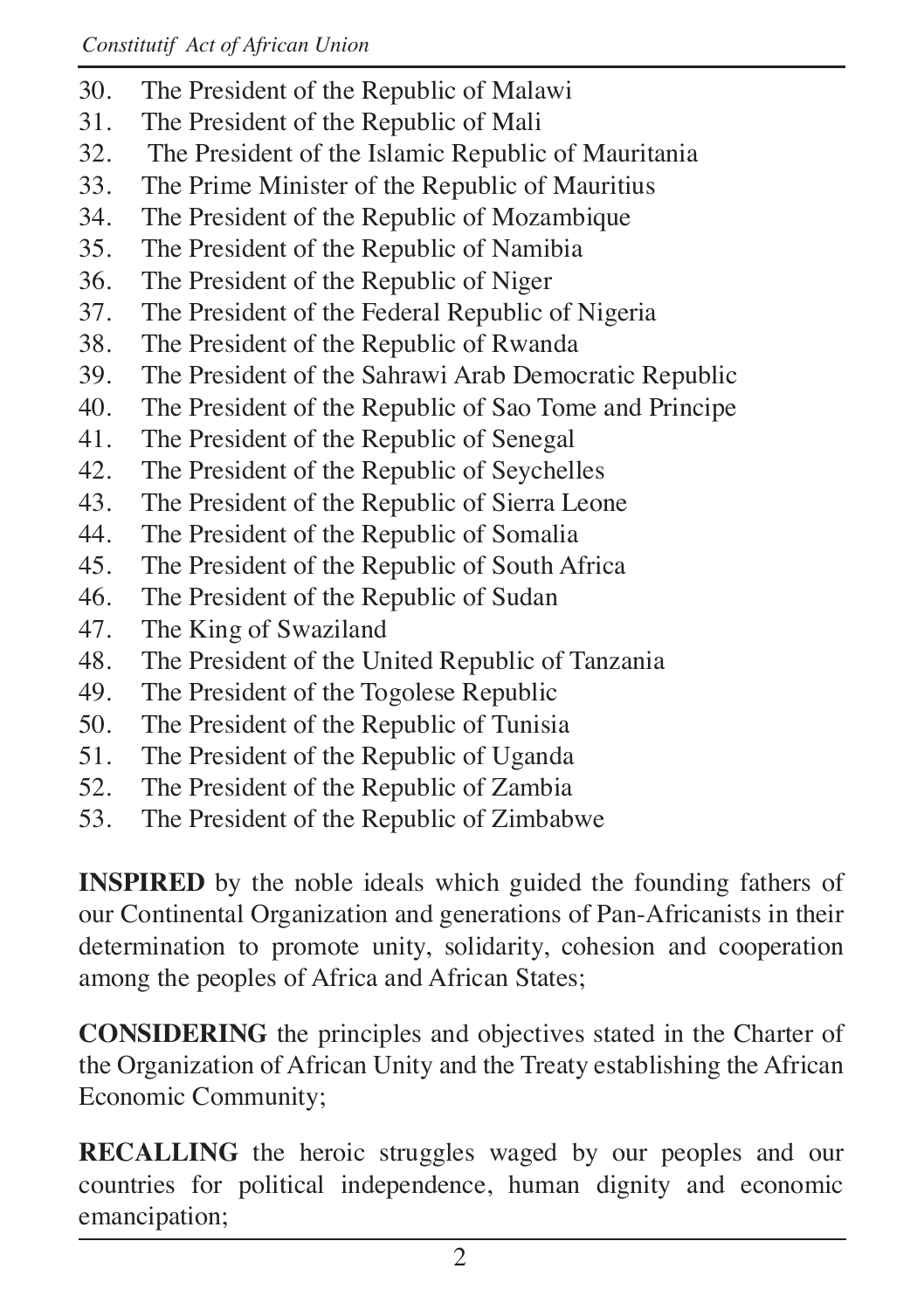**CONSIDERING** that since its inception, the Organization of African Unity has played a determining and invaluable role in the liberation of the continent, the affirmation of a common identity and the process of attainment of the unity of our continent and has provided a unique framework for our collective action in Africa and in our relations with the rest of the world.

**DETERMINED** to take up the multifaceted challenges that confront our continent and peoples in the light of the social, economic and political changes taking place in the world;

**CONVINCED** of the need to accelerate the process of implementing the Treaty establishing the African Economic Community in order to promote the socio-economic development of Africa and to face more effectively the challenges posed by globalization;

**GUIDED** by our common vision of a united and strong Africa and by the need to build a partnership between governments and all segments of civil society, in particular women, youth and the private sector, in order to strengthen solidarity and cohesion among our peoples;

**CONSCIOUS** of the fact that the scourge of conflicts in Africa constitutes a major impediment to the socio-economic development of the continent and of the need to promote peace, security and stability as a prerequisite for the implementation of our development and integration agenda;

**DETERMINED** to promote and protect human and peoples' rights, consolidate democratic institutions and culture, and to ensure good governance and the rule of law;

**FURTHER DETERMINED** to take all necessary measures to strengthen our common institutions and provide them with the necessary powers and resources to enable them discharge their respective mandates effectively;

**RECALLING** the Declaration which we adopted at the Fourth Extraordinary Session of our Assembly in Sirte, the Great Socialist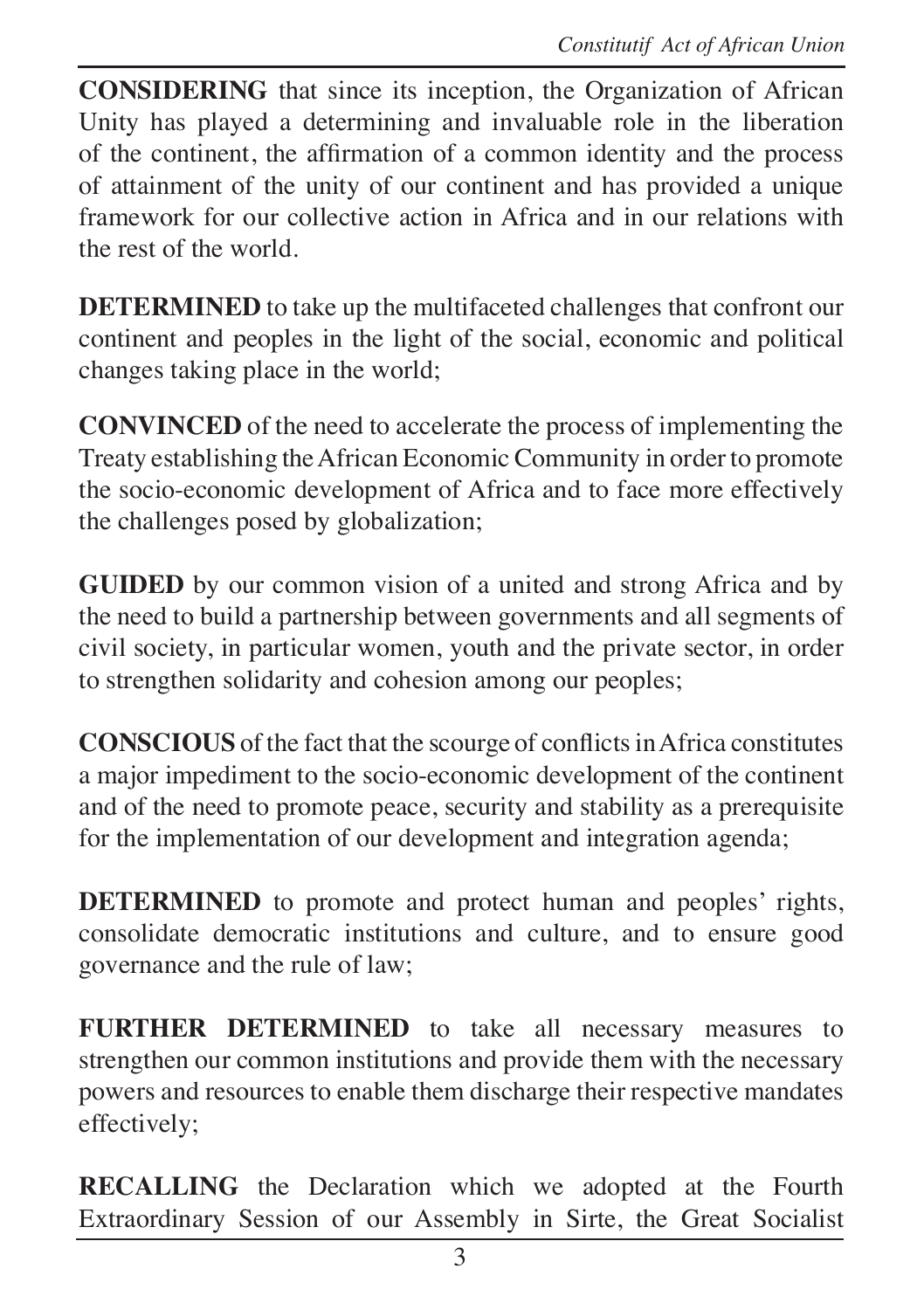*Constitutif Act of African Union* 

People's Libyan Arab Jamahiriya, on 9.9. 99, in which we decided to establish an African Union, in conformity with the ultimate objectives of the Charter of our Continental Organization and the Treaty establishing the African Economic Community;

HAVE AGREED AS FOLLOWS:

# **Article 1**  $$

In this Constitutive Act:

**"Act"** means the present Constitutive Act;

**"AEC"** means the African Economic Community;

**"Assembly"** means the Assembly of Heads of State and Government of the Union;

**"Charter"** means the Charter of the OAU;

**"Commission"** means the Secretariat of the Union;

**"Committee"** means a Specialized Technical Committee of the Union;

**"Council"** means the Economic, Social and Cultural Council of the Union;

**"Court"** means the Court of Justice of the Union;

**"Executive Council"** means the Executive Council of Ministers of the Union;

**"Member State"** means a Member State of the Union;

**"OAU"** means the Organization of African Unity;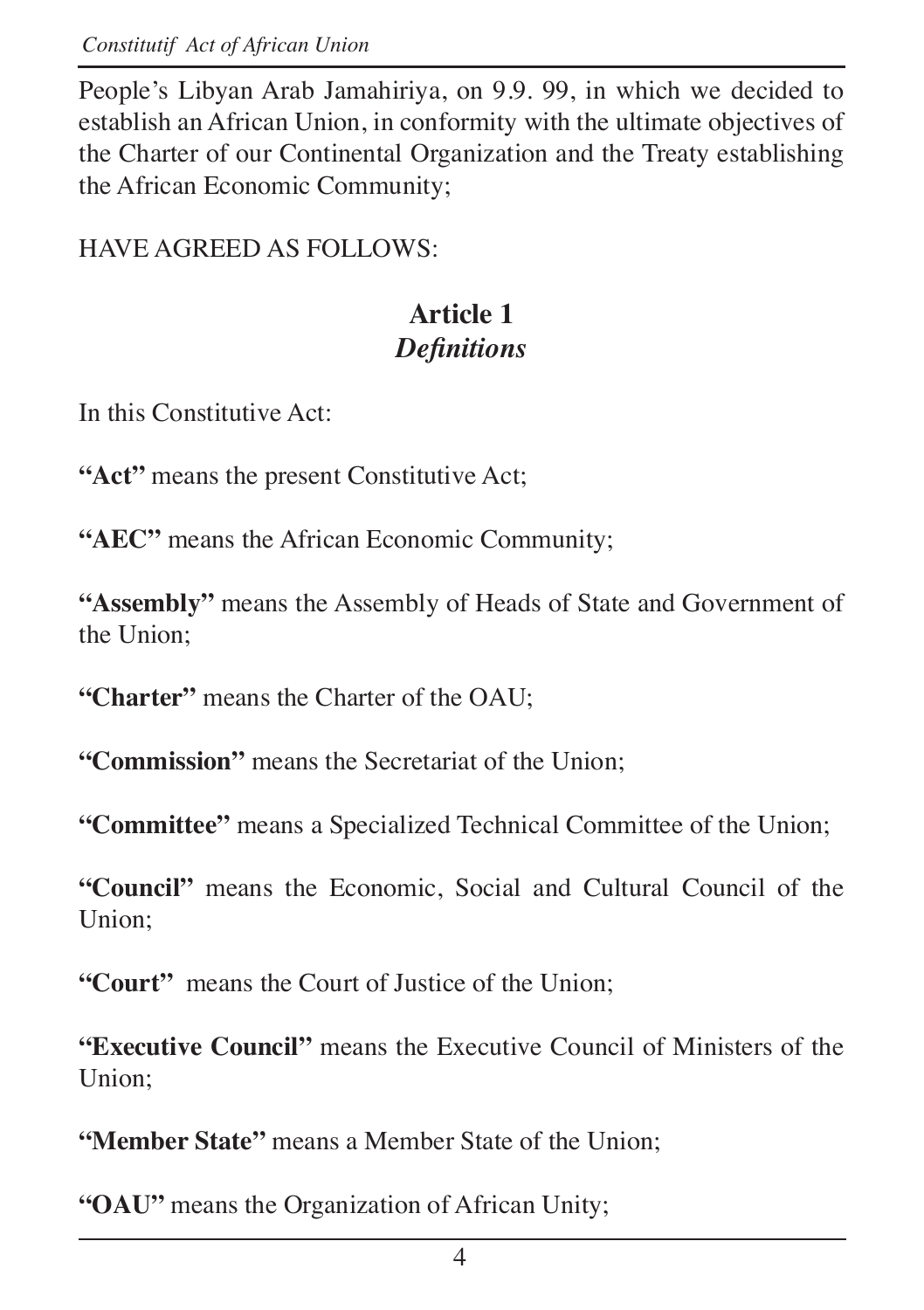**"Parliament"** means the Pan-African Parliament of the Union;

**"Union**" means the African Union established by the present Constitutive Act.

#### **Article 2**  $$

The African Union is hereby established in accordance with the provisions of this Act.

# **Article 3** *<u>Objectives</u>*

The objectives of the Union shall be to:

- (a) achieve greater unity and solidarity between the African countries and the peoples of Africa;
- (b) defend the sovereignty, territorial integrity and independence of its Member States;
- (c) accelerate the political and socio-economic integration of the continent;
- (d) promote and defend African common positions on issues of interest to the continent and its peoples;
- (e) encourage international cooperation, taking due account of the Charter of the United Nations and the Universal Declaration of Human Rights;
- (f) promote peace, security, and stability on the continent;
- (g) promote democratic principles and institutions, popular participation and good governance;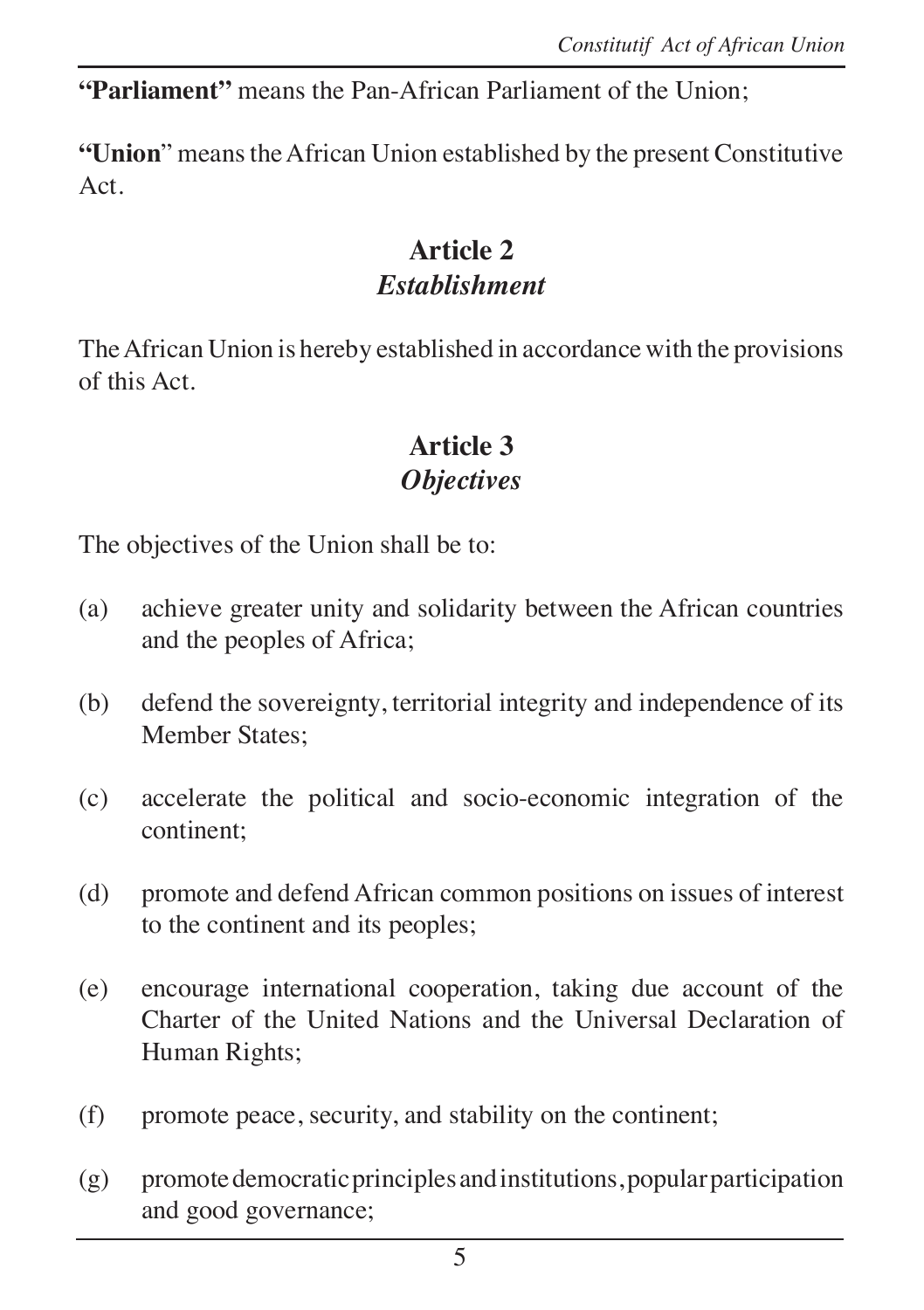- (h) promote and protect human and peoples' rights in accordance with the African Charter on Human and Peoples' Rights and other relevant human rights instruments;
- (i) establish the necessary conditions which enable the continent to play its rightful role in the global economy and in international negotiations;
- (j) promote sustainable development at the economic, social and cultural levels as well as the integration of African economies;
- $(k)$  promote co-operation in all fields of human activity to raise the living standards of African peoples;
- (l) coordinate and harmonize the policies between the existing and future Regional Economic Communities for the gradual attainment of the objectives of the Union;
- (m) advance the development of the continent by promoting research in all fields, in particular in science and technology;
- (n) work with relevant international partners in the eradication of preventable diseases and the promotion of good health on the continent.

#### **Article 4** *Principles*

The Union shall function in accordance with the following principles:

- (a) sovereign equality and interdependence among Member States of the Union;
- (b) respect of borders existing on achievement of independence;
- (c) participation of the African peoples in the activities of the Union;
- (d) establishment of a common defence policy for the African Continent;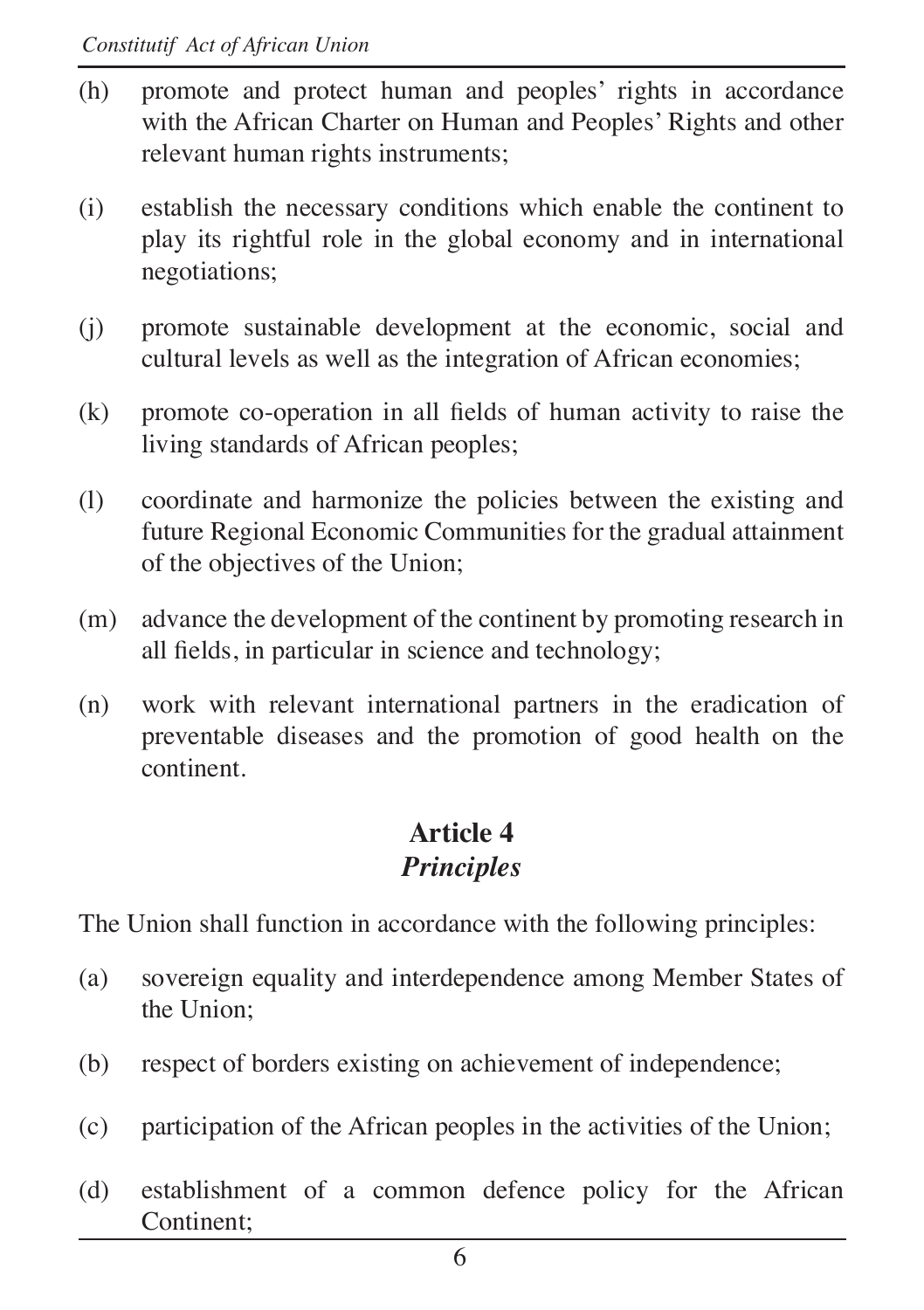- $(e)$  peaceful resolution of conflicts among Member States of the Union through such appropriate means as may be decided upon by the Assembly;
- (f) prohibition of the use of force or threat to use force among Member States of the Union;
- (g) non-interference by any Member State in the internal affairs of another;
- (h) the right of the Union to intervene in a Member State pursuant to a decision of the Assembly in respect of grave circumstances, namely: war crimes, genocide and crimes against humanity;
- (i) peaceful co-existence of Member States and their right to live in peace and security;
- (j) the right of Member States to request intervention from the Union in order to restore peace and security;
- (k) promotion of self-reliance within the framework of the Union;
- (l) promotion of gender equality;
- (m) respect for democratic principles, human rights, the rule of law and good governance;
- (n) promotion of social justice to ensure balanced economic development;
- (o) respect for the sanctity of human life, condemnation and rejection of impunity and political assassination, acts of terrorism and subversive activities;
- (p) condemnation and rejection of unconstitutional changes of governments.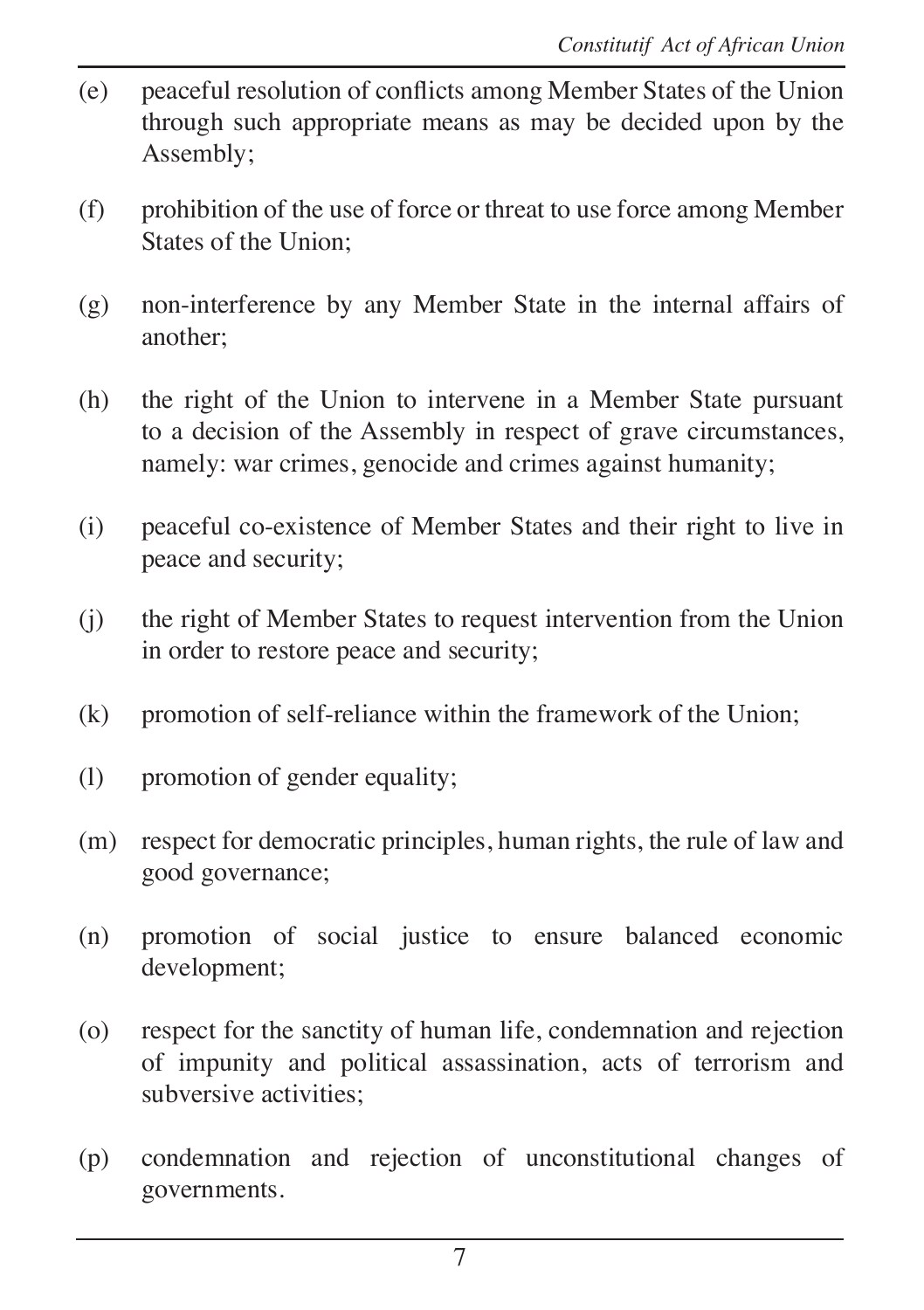### **Article 5** *<u>Organs of the Union</u>*

- 1. The organs of the Union shall be:
	- (a) The Assembly of the Union;
	- (b) The Executive Council;
	- (c) The Pan-African Parliament;
	- (d) The Court of Justice;
	- (e) The Commission;
	- (f) The Permanent Representatives Committee;
	- (g) The Specialized Technical Committees;
	- (h) The Economic, Social and Cultural Council;
	- (i) The Financial Institutions;
- 2. Other organs that the Assembly may decide to establish.

### **Article 6** *The Assembly*

- 1. The Assembly shall be composed of Heads of States and Government or their duly accredited representatives.
- 2. The Assembly shall be the supreme organ of the Union.
- 3. The Assembly shall meet at least once a year in ordinary session. At the request of any Member State and on approval by a twothirds majority of the Member States, the Assembly shall meet in extraordinary session.
- 4. The Office of the Chairman of the Assembly shall be held for a period of one year by a Head of State or Government elected after consultations among the Member States.

## **Article 7 Decisions of the Assembly**

1. The Assembly shall take its decisions by consensus or, failing which, by a two-thirds majority of the Member States of the Union.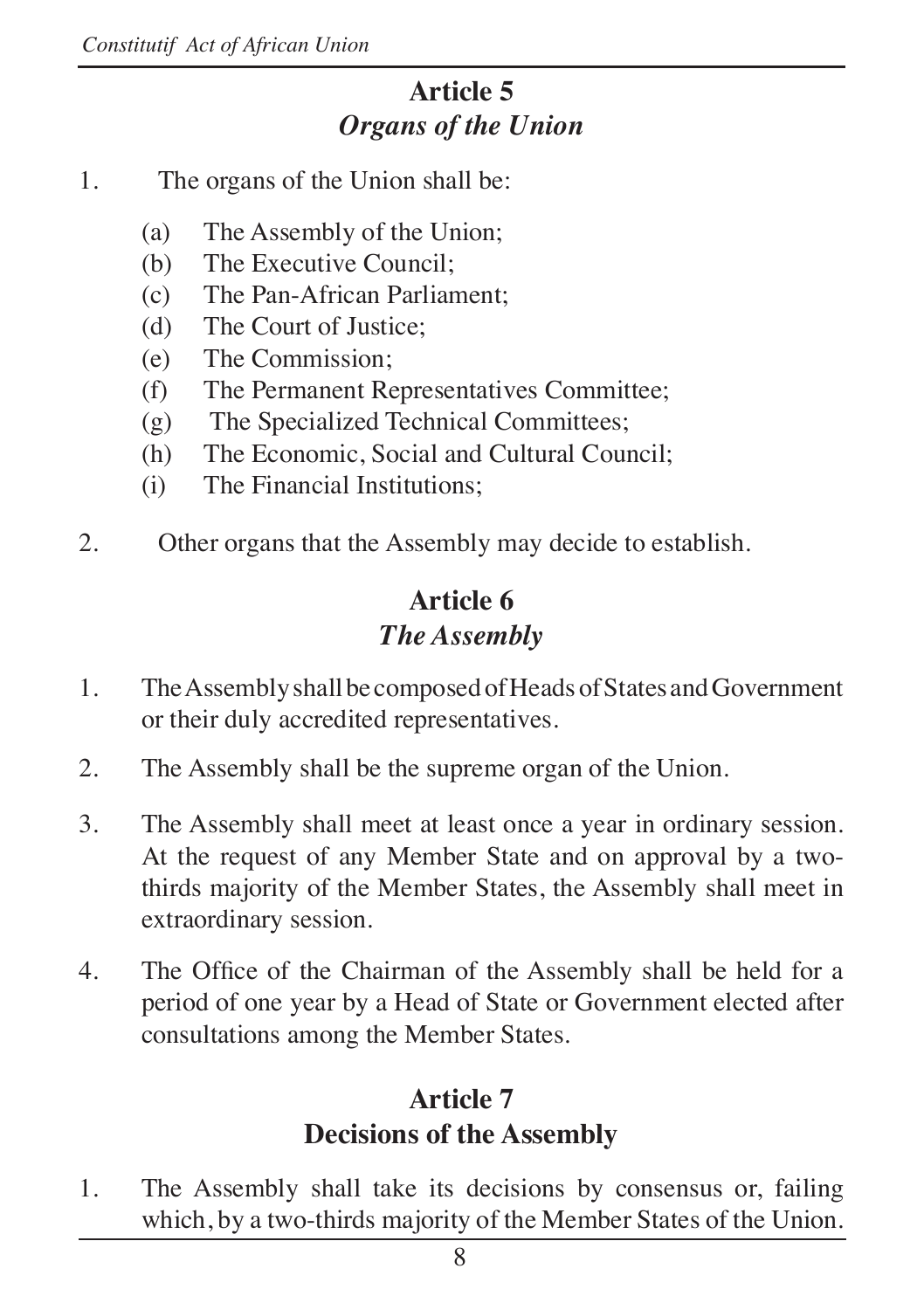However, procedural matters, including the question of whether a matter is one of procedure or not, shall be decided by a simple majority.

2. Two-thirds of the total membership of the Union shall form a quorum at any meeting of the Assembly.

# **Article 8** *Rules of Procedure of the Assembly*

The Assembly shall adopt its own Rules of Procedure.

#### **Article 9** *Powers and Functions of the Assembly*

- 1. The functions of the Assembly shall be to:
	- (a) determine the common policies of the Union;
	- (b) receive, consider and take decisions on reports and recommendations from the other organs of the Union;
	- (c) consider requests for Membership of the Union;
	- (d) establish any organ of the Union;
	- (e) monitor the implementation of policies and decisions of the Union as well ensure compliance by all Member States;
	- (f) adopt the budget of the Union;
	- (g) give directives to the Executive Council on the management of conflicts, war and other emergency situations and the restoration of peace;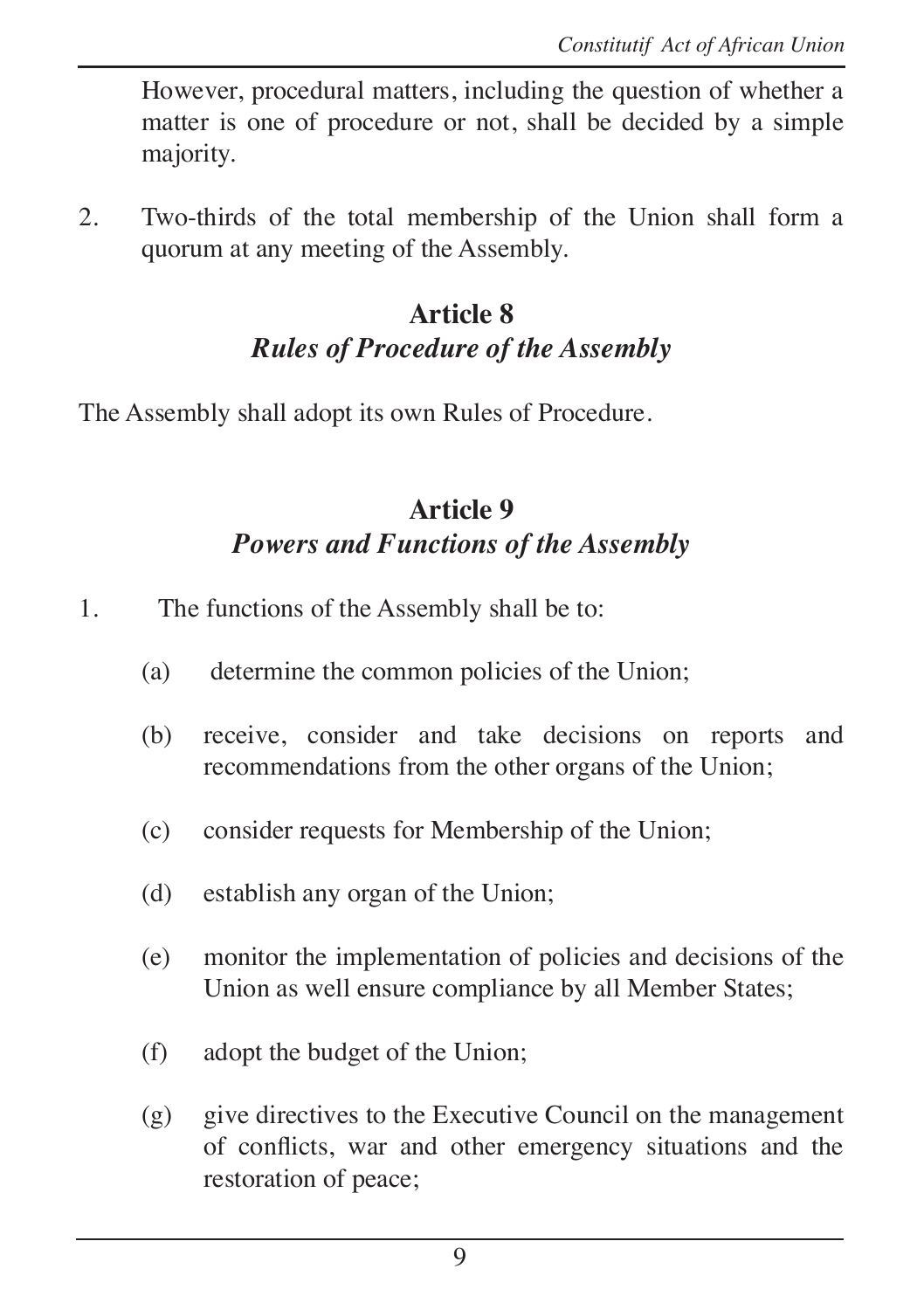- (h) appoint and terminate the appointment of the judges of the Court of Justice;
- (i) appoint the Chairman of the Commission and his or her deputy or deputies and Commissioners of the Commission and determine their functions and terms of office
- 2. The Assembly may delegate any of its powers and functions to any organ of the Union.

# **Article 10** *<i>The Executive Council*

- 1. The Executive Council shall be composed of the Ministers of Foreign Affairs or such other Ministers or Authorities as are designated by the Governments of Member States.
- 2. The Executive Council shall meet at least twice a year in ordinary session. It shall also meet in an extra-ordinary session at the request of any Member State and upon approval by two-thirds of all Member **States**

# **Article 11 Decisions of the Executive Council**

- 1. The Executive Council shall take its decisions by consensus or, failing which, by a two-thirds majority of the Member States. However, procedural matters, including the question of whether a matter is one of procedure or not, shall be decided by a simple majority.
- 2. Two-thirds of the total membership of the Union shall form a quorum at any meeting of the Executive Council.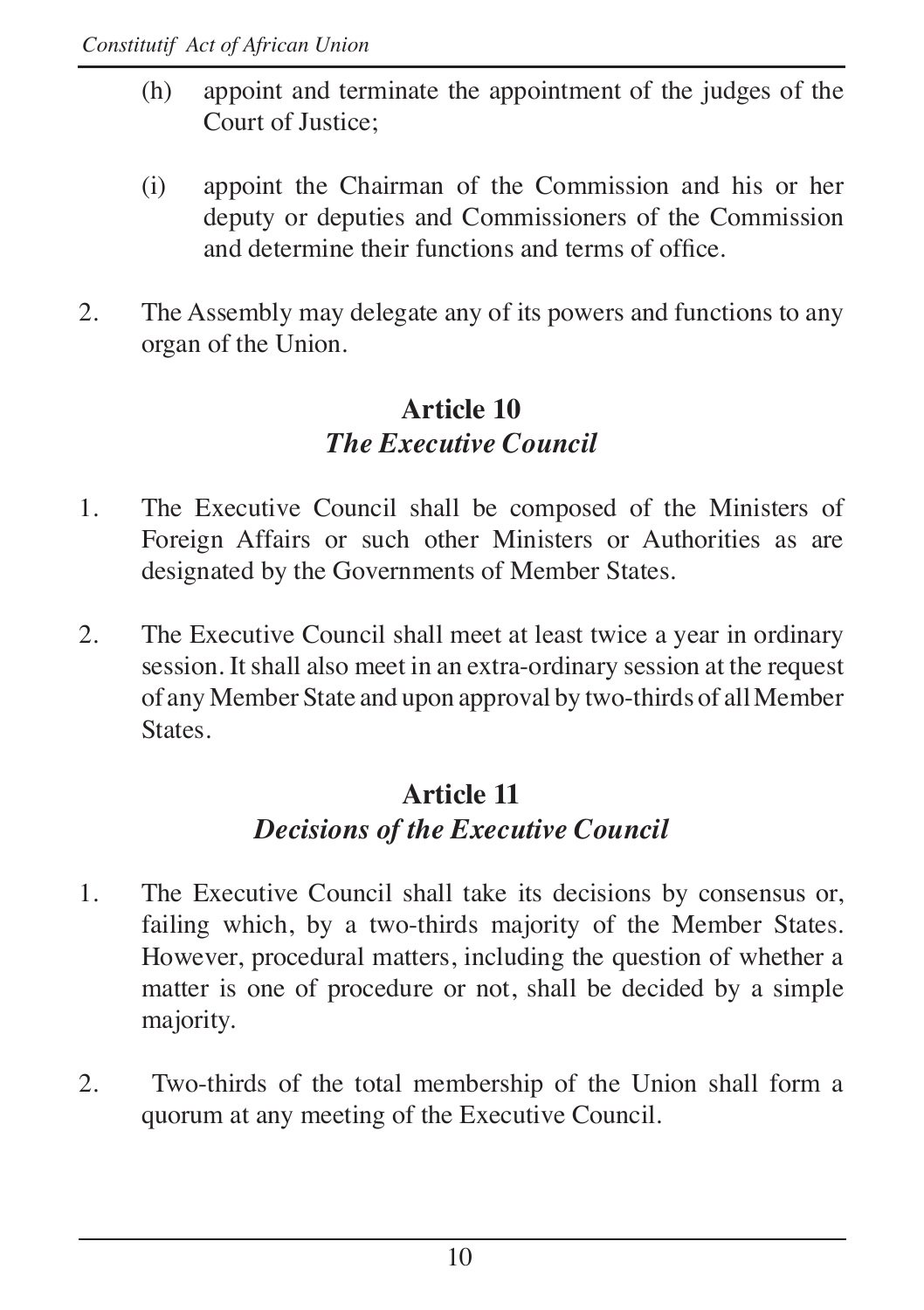# **Article 12** *Rules of Procedure of the Executive Council*

The Executive Council shall adopt its own Rules of Procedure.

## **Article 13** *Functions of the Executive Council*

- 1. The Executive Council shall coordinate and take decisions on policies in areas of common interest to the Member States, including the following:
	- (a) foreign trade;
	- (b) energy, industry and mineral resources;
	- (c) food, agricultural and animal resources, livestock production and forestry;
	- (d) water resources and irrigation;
	- (e) environmental protection, humanitarian action and disaster response and relief;
	- (f) transport and communications;
	- (g) insurance;
	- (h) education, culture, health and human resources development;
	- (i) science and technology;
	- (j) nationality, residency and immigration matters;
	- (k) social security, including the formulation of mother and child care policies, as well as policies relating to the disabled and the handicapped;
	- (l) establishment of a system of African awards, medals and prizes.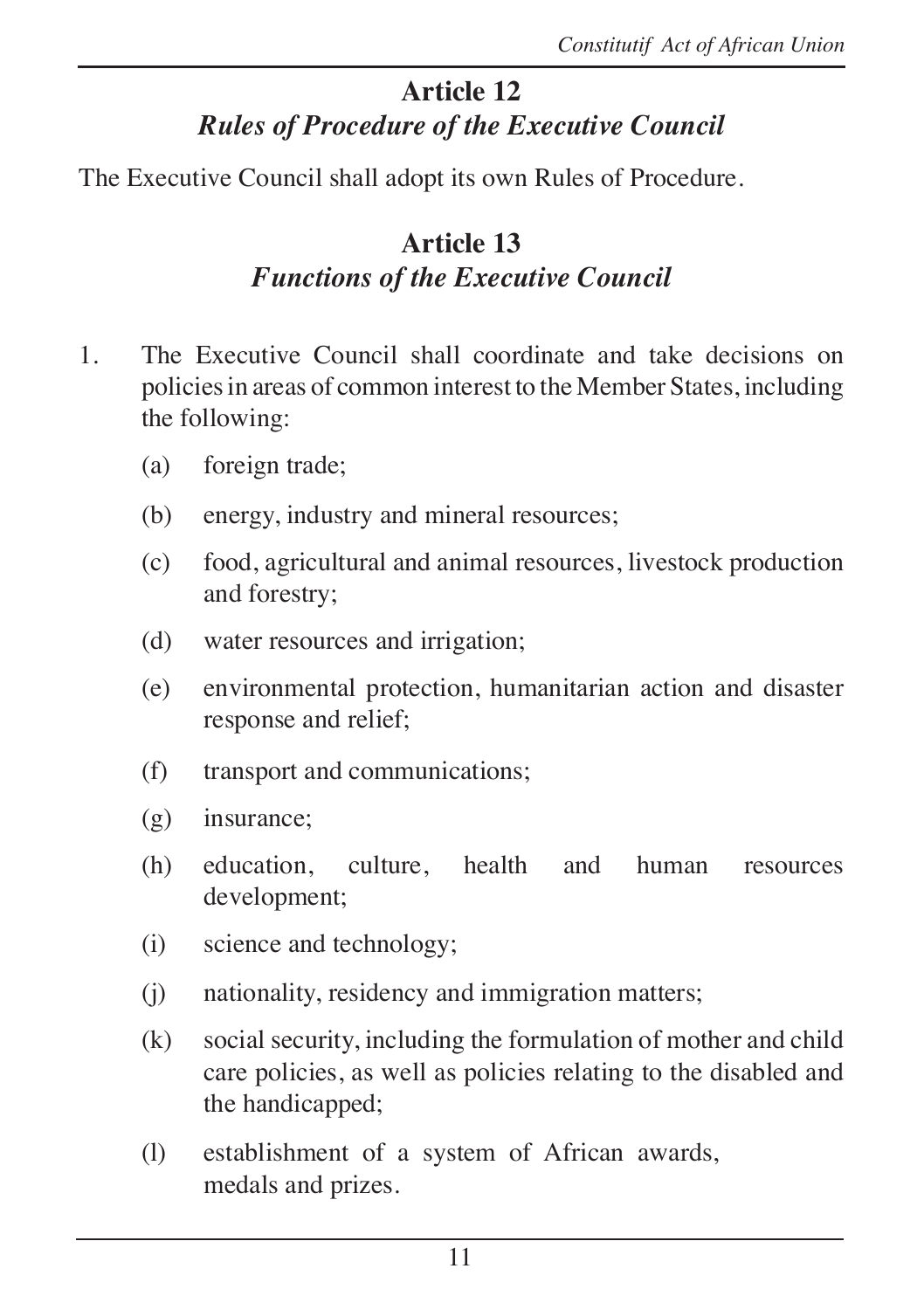- 2. The Executive Council shall be responsible to the Assembly. It shall consider issues referred to it and monitor the implementation of policies formulated by the Assembly.
- 3. The Executive Council may delegate any of its powers and functions mentioned in paragraph 1 of this Article to the Specialized Technical Committees established under Article 14 of this Act.

# **Article 14**

# *The Specialized Technical Committees*  $Establishment$  and Composition

- 1. There is hereby established the following Specialized Technical Committees, which shall be responsible to the Executive Council:
	- (a) The Committee on Rural Economy and Agricultural Matters:
	- (b) The Committee on Monetary and Financial Affairs;
	- (c) The Committee on Trade, Customs and Immigration Matters:
	- (d) The Committee on Industry, Science and Technology, Energy, Natural Resources and Environment;
	- (e) The Committee on Transport, Communications and Tourism;
	- (f) The Committee on Health, Labour and Social Affairs; and
	- (g) The Committee on Education, Culture and Human Resources.
- 2. The Assembly shall, whenever it deems appropriate, restructure the existing Committees or establish other Committees.
- 3. The Specialized Technical Committees shall be composed of Ministers or senior officials responsible for sectors falling within their respective areas of competence.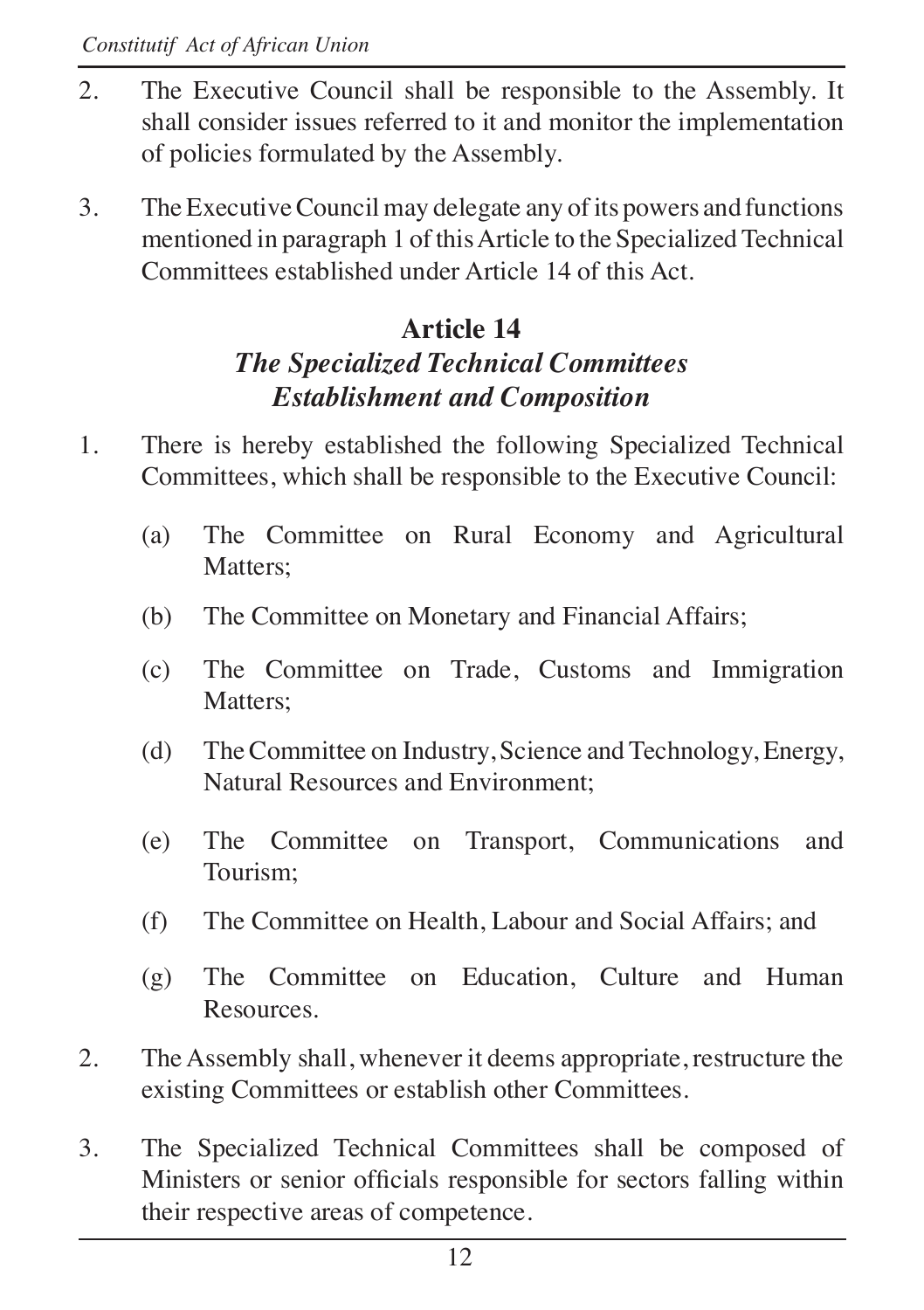### **Article 15**  *Functions of the Specialized Technical Committees*

Each Committee shall within its field of competence:

- (a) prepare projects and programmes of the Union and submit it to the Executive Council;
- (b) ensure the supervision, follow-up and the evaluation of the implementation of decisions taken by the organs of the Union;
- (c) ensure the coordination and harmonization of projects and programmes of the Union;
- (d) submit to the Executive Council either on its own initiative or at the request of the Executive Council, reports and recommendations on the implementation of the provisions of this Act; and
- (e) carry out any other functions assigned to it for the purpose of ensuring the implementation of the provisions of this Act.

## **Article 16** *Meetings*

Subject to any directives given by the Executive Council, each Committee shall meet as often as necessary and shall prepare its Rules of Procedure and submit them to the Executive Council for approval.

## **Article 17** *The Pan-African Parliament*

- 1. In order to ensure the full participation of African peoples in the development and economic integration of the continent, a Pan-African Parliament shall be established.
- 2. The composition, powers, functions and organization of the Pan- African Parliament shall be defined in a protocol relating thereto.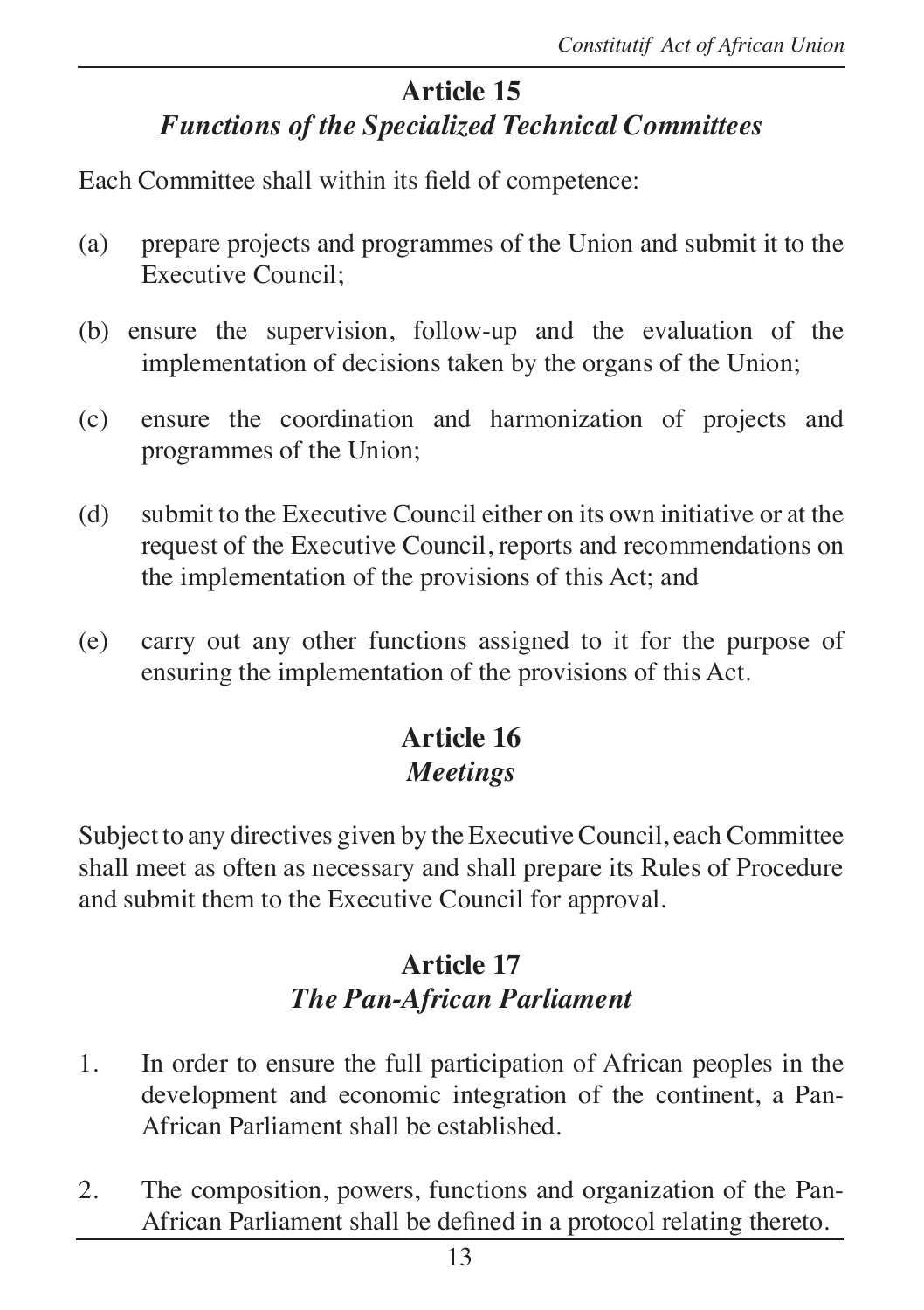# **Article 18** *The Court of Justice*

- 1. A Court of Justice of the Union shall be established;
- 2. The statute, composition and functions of the Court of Justice shall be defined in a protocol relating thereto.

### **Article 19** *<i>The Financial Institutions*

The Union shall have the following financial institutions whose rules and regulations shall be defined in protocols relating thereto:

- (a) The African Central Bank;
- (b) The African Monetary Fund;
- (c) The African Investment Bank.

## **Article 20** *The Commission*

- 1. There shall be established a Commission of the Union, which shall be the Secretariat of the Union.
- 2. The Commission shall be composed of the Chairman, his or her deputy or deputies and the Commissioners. They shall be assisted by the necessary staff for the smooth functioning of the Commission.
- 3. The structure, functions and regulations of the Commission shall be determined by the Assembly.

# **Article 21** *The Permanent Representatives Committee*

1. There shall be established a Permanent Representatives Committee. It shall be composed of Permanent Representatives to the Union and other Plenipotentiaries of Member States.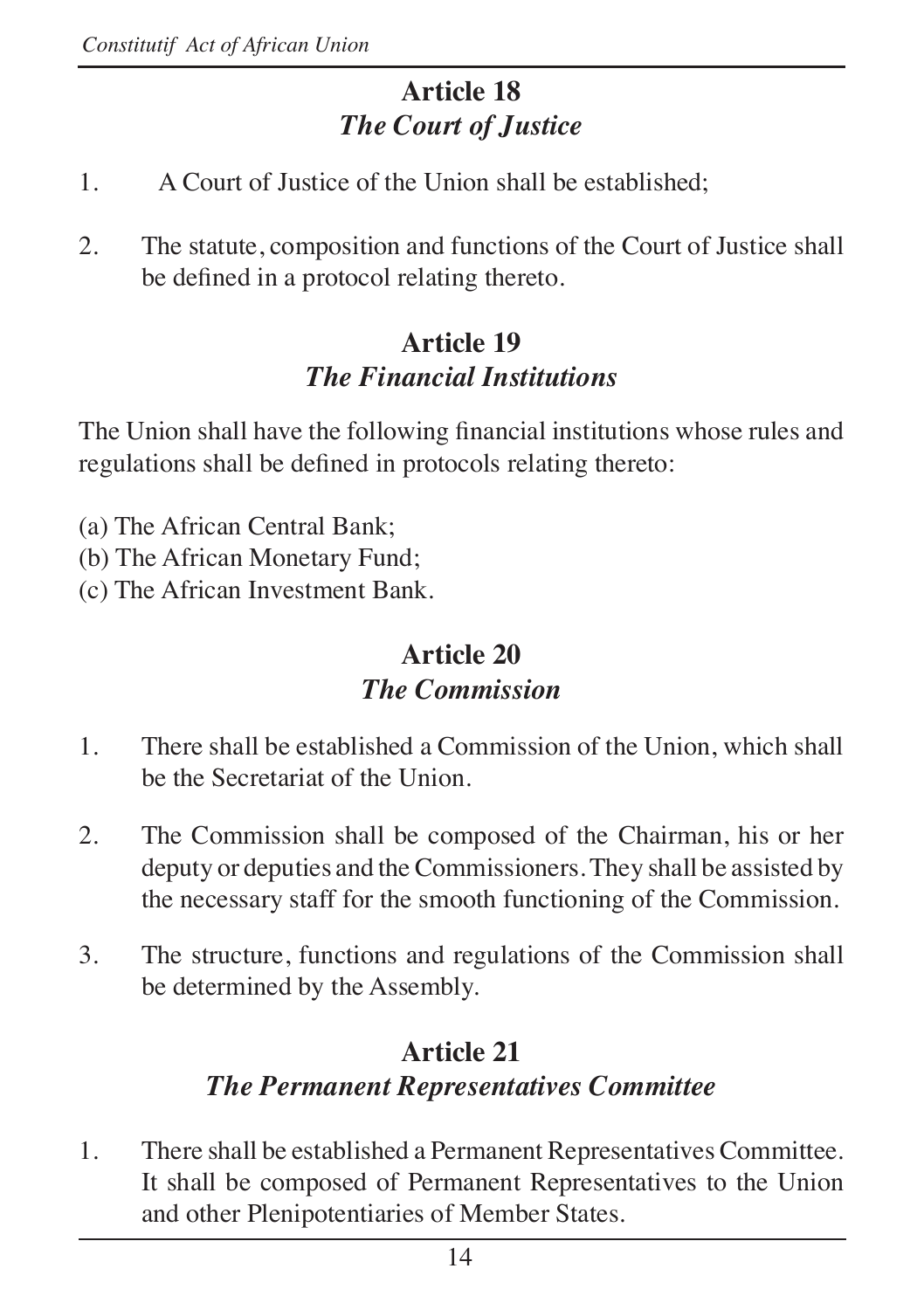2. The Permanent Representatives Committee shall be charged with the responsibility of preparing the work of the Executive Council and acting on the Executive Council's instructions. It may set up such sub-committees or working groups as it may deem necessary.

#### **Article 22** *The Economic, Social and Cultural Council*

- 1. The Economic, Social and Cultural Council shall be an advisory organ composed of different social and professional groups of the Member States of the Union.
- 2. The functions, powers, composition and organization of the Economic, Social and Cultural Council shall be determined by the Assembly.

## **Article 23** *Imposition of Sanctions*

- 1. The Assembly shall determine the appropriate sanctions to be imposed on any Member State that defaults in the payment of its contributions to the budget of the Union in the following manner: denial of the right to speak at meetings, to vote, to present candidates for any position or post within the Union or to benefit from any activity or commitments, therefrom;
- 2. Furthermore, any Member State that fails to comply with the decisions and policies of the Union may be subjected to other sanctions, such as the denial of transport and communications links with other Member States, and other measures of a political and economic nature to be determined by the Assembly.

## **Article 24** *The Headquarters of the Union*

1. The Headquarters of the Union shall be in Addis Ababa in the Federal Democratic Republic of Ethiopia.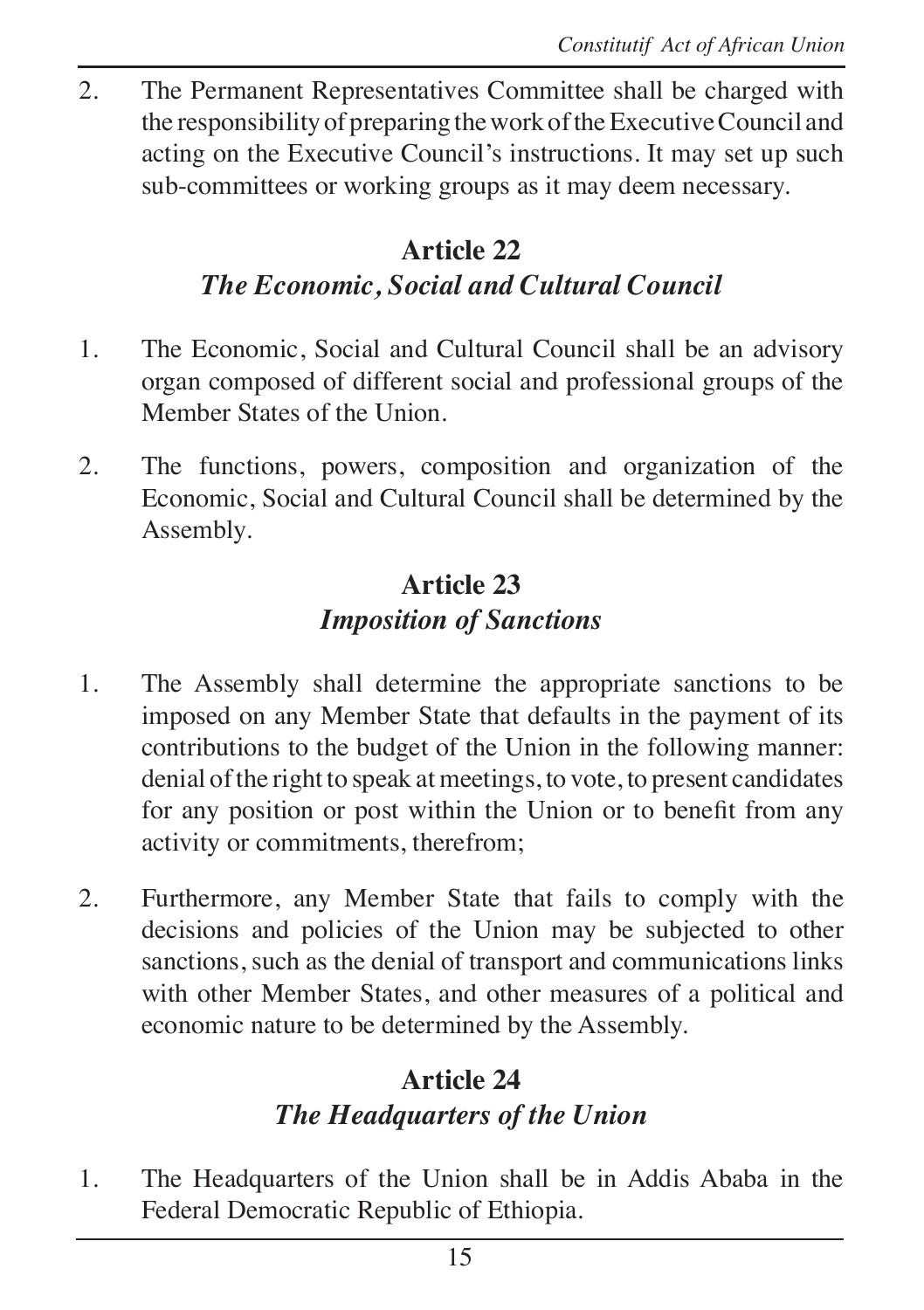2. There may be established such other offices of the Union as the Assembly may, on the recommendation of the Executive Council, determine.

## **Article 25** *Working Languages*

The working languages of the Union and all its institutions shall be, if possible, African languages, Arabic, English, French and Portuguese.

## **Article 26** *<u>Interpretation</u>*

The Court shall be seized with matters of interpretation arising from the application or implementation of this Act. Pending its establishment, such matters shall be submitted to the Assembly of the Union, which shall decide by a two-thirds majority.

## **Article 27** *Signature, Ratification and Accession*

- 1. This Act shall be open to signature, ratification and accession by the Member States of the OAU in accordance with their respective constitutional procedures.
- 2. The instruments of ratification shall be deposited with the Secretary-General of the OAU.
- 3. Any Member State of the OAU acceding to this Act after its entry into force shall deposit the instrument of accession with the Chairman of the Commission.

# **Article 28**  $E$ *ntry into Force*

This Act shall enter into force thirty (30) days after the deposit of the instruments of ratification by two-thirds of the Member States of the OAU.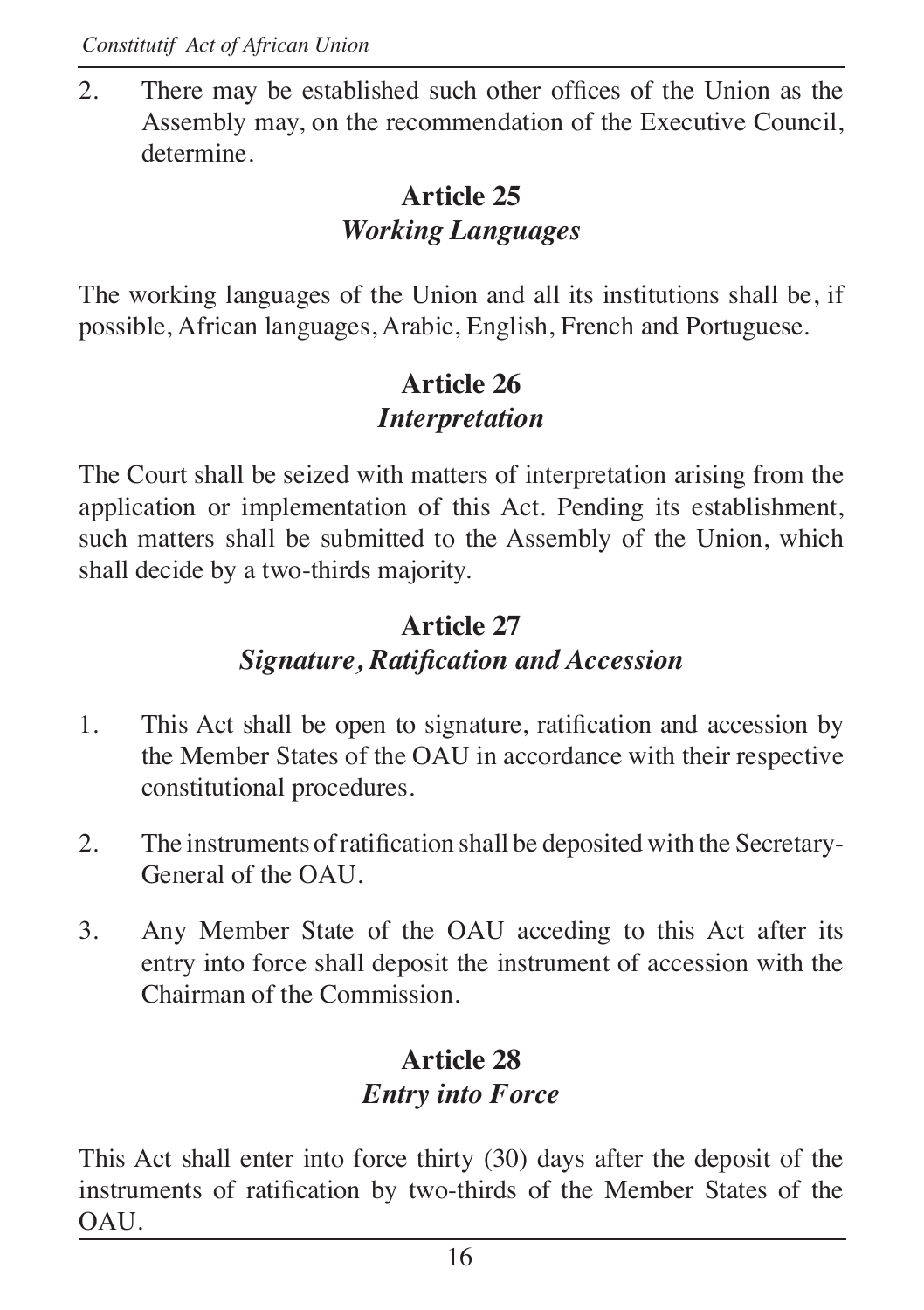# **Article 29 Admission to Membership**

- 1. Any African State may, at any time after the entry into force of this Act, notify the Chairman of the Commission of its intention to accede to this Act and to be admitted as a member of the Union.
- 2. The Chairman of the Commission shall, upon receipt of such notification, transmit copies thereof to all Member States. Admission shall be decided by a simple majority of the Member States. The decision of each Member State shall be transmitted to the Chairman of the Commission who shall, upon receipt of the required number of votes, communicate the decision to the State concerned.

# Article 30 *<u>Suspension</u>*

Governments which shall come to power through unconstitutional means shall not be allowed to participate in the activities of the Union.

## **Article 31 Cessation of Membership**

- 1. Any State which desires to renounce its membership shall forward a written notification to the Chairman of the Commission, who shall inform Member States thereof. At the end of one year from the date of such notification, if not withdrawn, the Act shall cease to apply with respect to the renouncing State, which shall thereby cease to belong to the Union.
- 2. During the period of one year referred to in paragraph 1 of this Article, any Member State wishing to withdraw from the Union shall comply with the provisions of this Act and shall be bound to discharge its obligations under this Act up to the date of its withdrawal.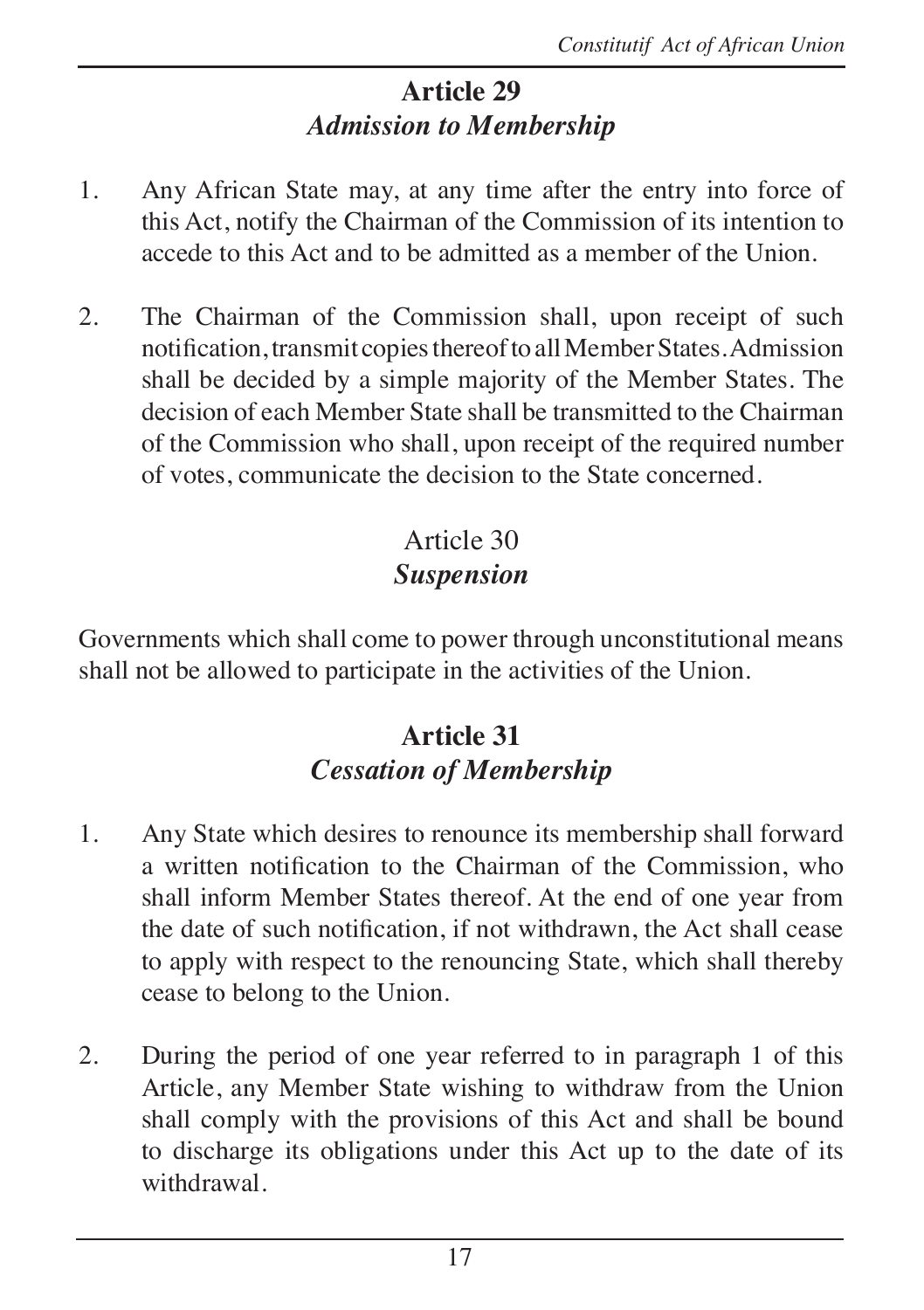# **Article 32** *Amendment and Revision*

- 1. Any Member State may submit proposals for the amendment or revision of this Act.
- 2. Proposals for amendment or revision shall be submitted to the Chairman of the Commission who shall transmit same to Member States within thirty (30) days of receipt thereof.
- 3. The Assembly, upon the advice of the Executive Council, shall examine these proposals within a period of one year following notification of Member States, in accordance with the provisions of paragraph 2 of this Article;
- 4. Amendments or revisions shall be adopted by the Assembly by consensus or, failing which, by a two-thirds majority and submitted for ratification by all Member States in accordance with their respective constitutional procedures. They shall enter into force thirty  $(30)$  days after the deposit of the instruments of ratification with the Chairman of the Commission by a two-thirds majority of the Member States.

#### **Article 33**

## *Transitional Arrangements and Final Provisions*

- 1. This Act shall replace the Charter of the Organization of African Unity. However, the Charter shall remain operative for a transitional period of one year or such further period as may be determined by the Assembly, following the entry into force of the Act, for the purpose of enabling the OAU/AEC to undertake the necessary measures regarding the devolution of its assets and liabilities to the Union and all matters relating thereto.
- 2. The provisions of this Act shall take precedence over and supersede any inconsistent or contrary provisions of the Treaty establishing the African Economic Community.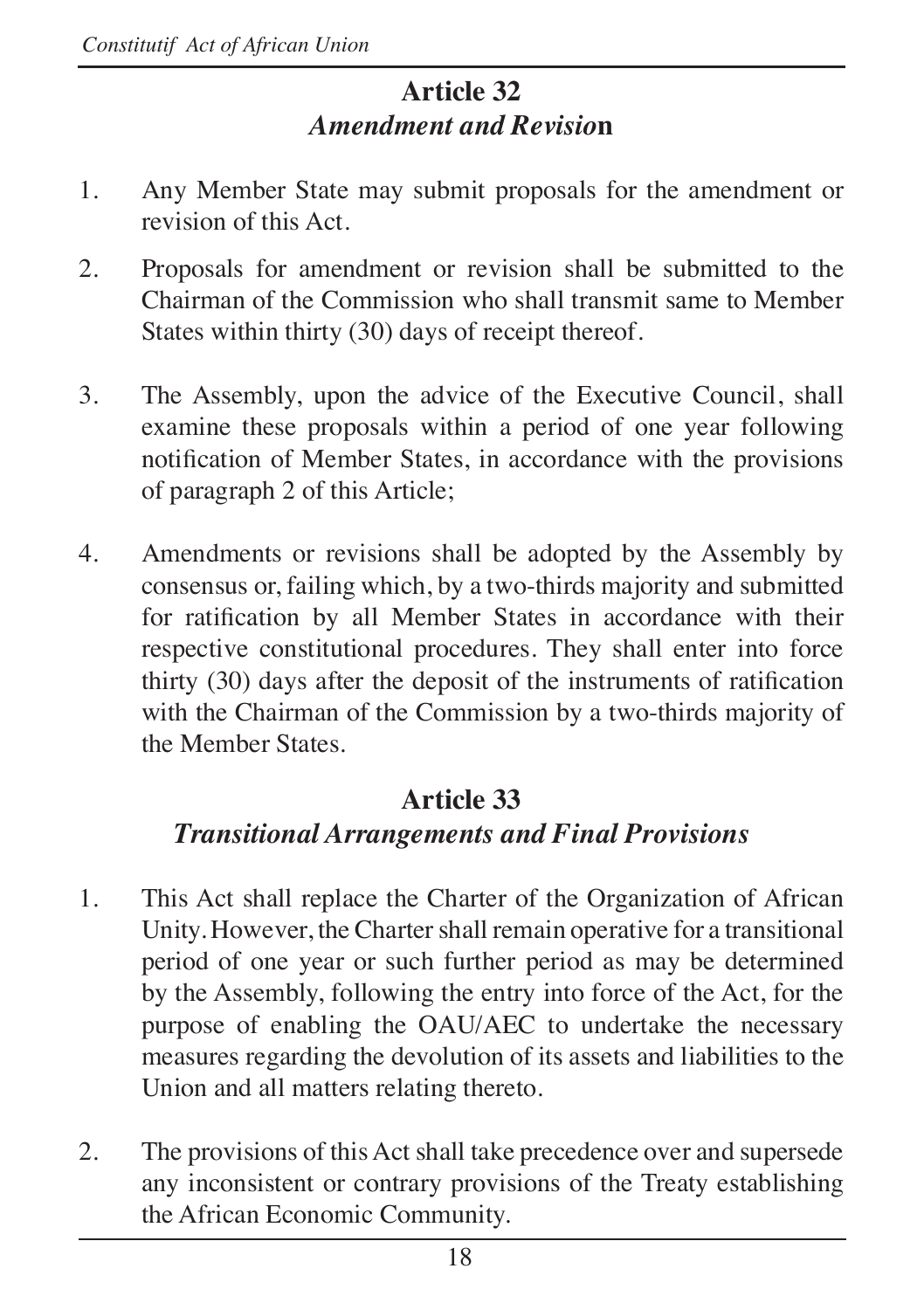- 3. Upon the entry into force of this Act, all necessary measures shall be undertaken to implement its provisions and to ensure the establishment of the organs provided for under the Act in accordance with any directives or decisions which may be adopted in this regard by the Parties thereto within the transitional period stipulated above.
- 4. Pending the establishment of the Commission, the OAU General Secretariat shall be the interim Secretariat of the Union.
- 5. This Act, drawn up in four (4) original texts in the Arabic, English, French and Portuguese languages, all four (4) being equally authentic, shall be deposited with the Secretary-General of the OAU and, after its entry into force, with the Chairman of the Commission who shall transmit a certified true copy of the Act to the Government of each signatory State. The Secretary-General of the OAU and the Chairman of the Commission shall notify all signatory States of the dates of the deposit of the instruments of ratification or accession and shall upon entry into force of this Act register the same with the Secretariat of the United Nations.

#### **IN WITNESS WHEREOF,** WE have adopted this Act.

#### **Done at Lome, Togo, this 11th day of July, 2000.**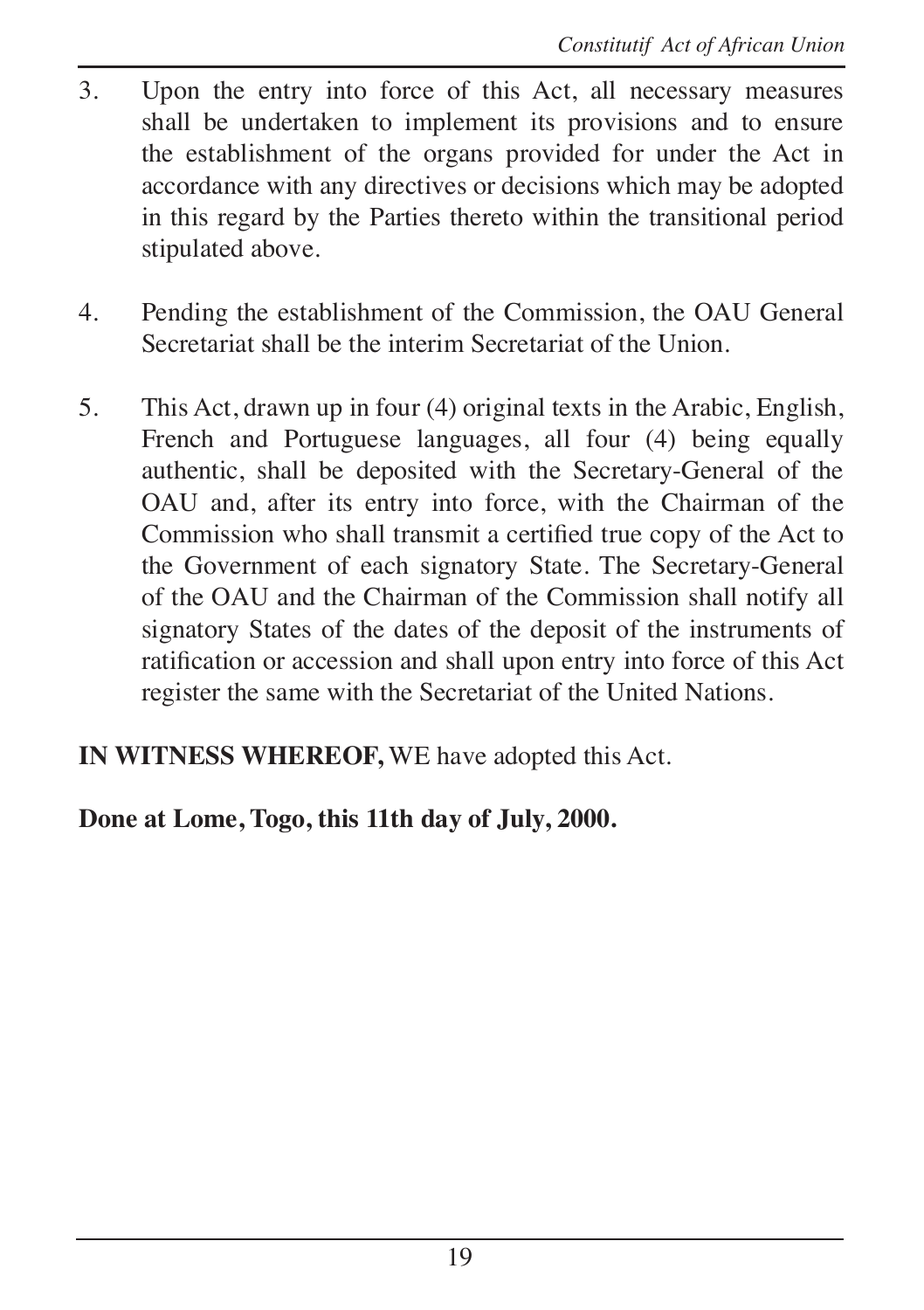#### **CONSTITUTIVE ACT OF THE AFRICAN UNION ADOPTED BY THE THIRTY-SIXTH ORDINARY SESSION OF THE ASSEMBLY OF HEADS OF STATE AND GOVERNMENT 11 JULY, 2000 - LOME, TOGO**

- 1. People's Democratic Republic of Algeria
- 2. Republic of Angola
- 3. Republic of Benin
- 4. Republic of Botswana
- 5. Burkina Faso
- 6. Republic of Burundi
- 7. Republic of Cameroon
- 8. Republic of Cape Verde
- 9. Central African Republic
- 10. Republic of Chad
- 11. Islamic Federal Republic of the Comoros
- 12. Republic of the Congo
- 13. Republic of Côte d'Ivoire
- 14. Democratic Republic of Congo
- 15. Republic of Djibouti
- 16. Arab Republic of Egypt
- 17. State of Eritrea
- 18. Federal Democratic Republic of Ethiopia
- 19. Republic of Equatorial Guinea
- 20. Republic of Gabon
- 21. Republic of The Gambia
- 22. Republic of Ghana
- 23. Republic of Guinea
- 24. Republic of Guinea Bissau
- 25. Republic of Kenya
- 26. Kingdom of Lesotho
- 27. Republic of Liberia